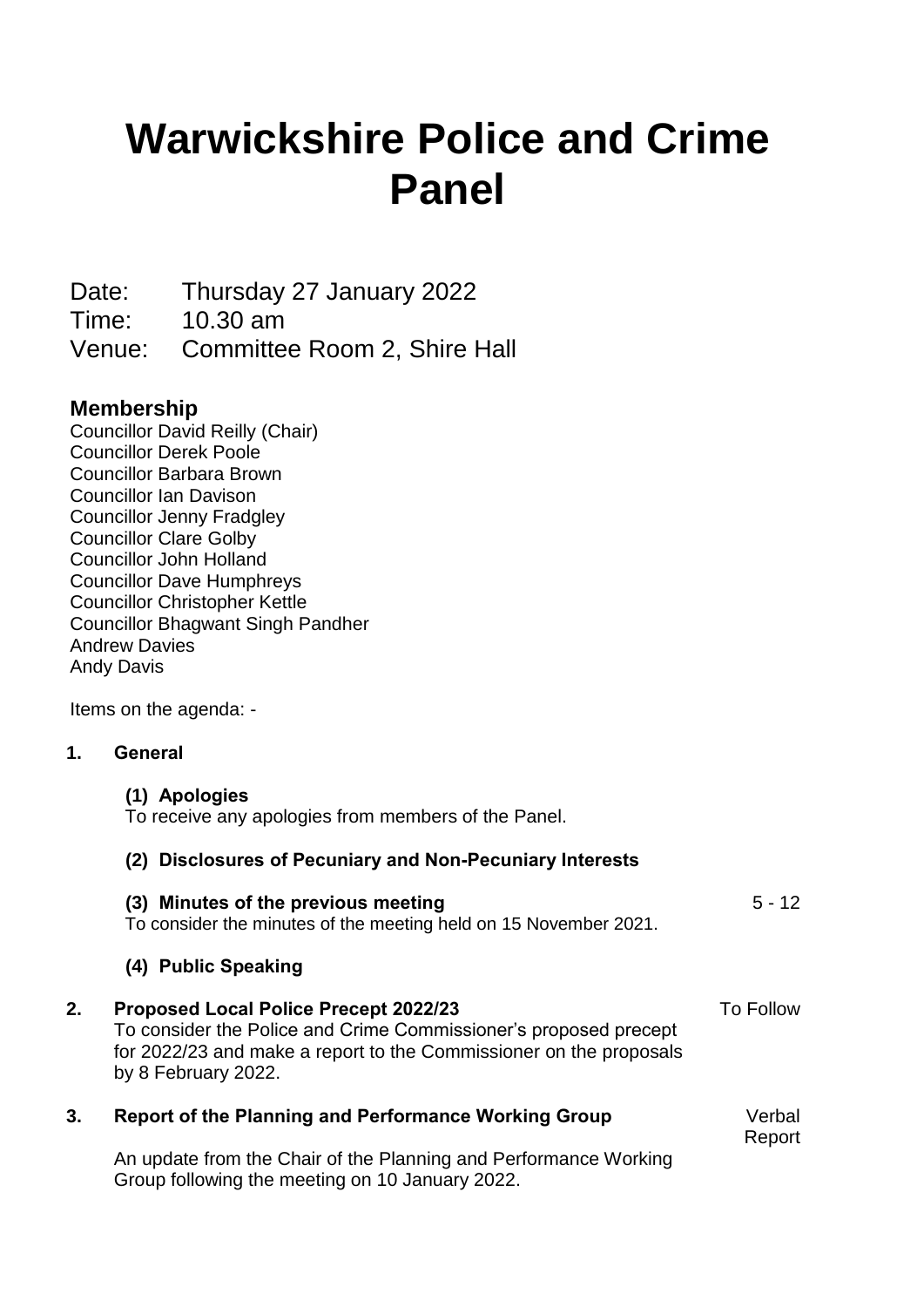**4. Update from the Performance Framework (Police and Crime Plan 2021 - 2025) Task and Finish Group** To seek a view from the wider Panel on work recently undertaken by the Task and Finish Group including approaches to measuring of performance.

## **5. Work Programme** 13 - 18

To consider and review the Panel's work programme.

## **6. Dates of Meetings**

To note the arrangements for future meetings:

- 7 April 2022 (at North Warwickshire Borough Council, 2.00pm)
- 23 June 2022 (2.00pm, venue to be advised)
- 22 September 2022 (2.00pm, venue to be advised)
- 17 November 2022 (2.00pm, venue to be advised)
- 6 February 2023 (2.00pm, Shire Hall, Warwick)
- 6 April 2023 (2.00pm, venue to be advised)

## **7. Any Urgent Items**

At the discretion of the Chair, items may be raised which are considered urgent (please notify Democratic Services in advance of the meeting).

## **8. Reports Containing Confidential or Exempt Information**

To consider passing the following resolution:

'That members of the public be excluded from the meeting for the items mentioned below on the grounds that their presence would involve the disclosure of exempt information as defined in paragraph 3 and paragraph 7 of Schedule 12A of Part 1 of the Local Government Act 1972'.

#### **9. Exempt Minutes** 19 - 22

To confirm the minutes of the meeting held on 15 November 2021.

#### **10. Complaints**

To consider any complaints received and considered regarding the conduct of the Police and Crime Commissioner.

> **Monica Fogarty** Chief Executive Warwickshire County Council Shire Hall, Warwick



Verbal Report